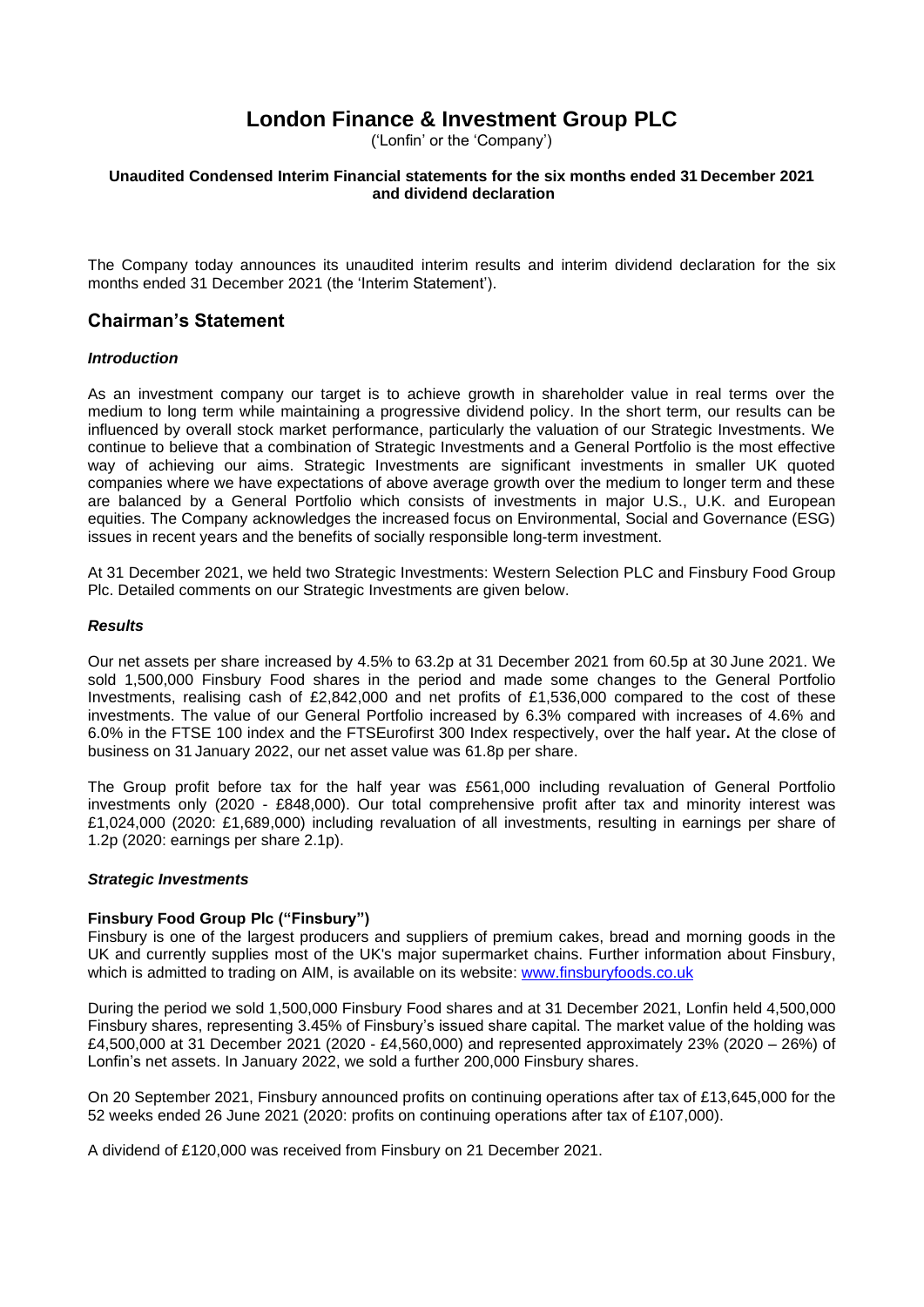### **Western Selection PLC ("Western")**

The Group owns 7,860,515 Western shares, representing 43.8% of Western's issued share capital.

On 17 February 2022, Western announced profit before tax of £117,000 for the half year to 31 December 2021 (2020: loss before tax of £261,000) and earnings per share of 0.64p (2020: loss per share of 1.5p). Western also announced that it was not recommending the payment of an interim dividend (2020: £Nil).

The market value of the Company's investment in Western at 31 December 2021 was £2,987,000 representing 15% of the net assets of Lonfin (30 June 2021: £2,712,000). Our share of the net assets of Western, including the value of Western's investments at market value, was £5,310,000 (30 June 2021 - £4,396,000).

I am the Chairman of Western and Edward Beale is a non-executive director.

Western's main Core Holdings are Northbridge Industrial Services Plc and Kinovo Plc.

An extract from Western's interim results announcement relating to its main Core Holdings is set out below:

#### *Core Holdings*

#### *Northbridge Industrial Service Plc ("Northbridge")*

*Northbridge hires and sells specialist industrial equipment to a non-cyclical customer base. With offices or agents in the UK, USA, Dubai, Germany, Belgium, France, Australia, New Zealand, Singapore, Brazil, Korea and Azerbaijan, Northbridge has a global customer base. This includes utility companies, the oil and gas sector, shipping, construction and the public sector. The product range includes load banks, transformers and oil tools. Further information about Northbridge, which is admitted to trading on AIM, is available on its website: [www.northbridgegroup.co.uk](http://www.northbridgegroup.co.uk/)*

*Northbridge's latest results, for the half year to 30 June 2021, showed a profit after tax of £77,000 for the period (2020: loss after tax of £7,295,000). No interim dividend payment was recommended (2020: £Nil).*

*During the period we sold 495,500 Northbridge shares and subsequent to the period end we sold a further 1,427,500 Northbridge shares. At 28 January 2022, Western owned 1,377,000 Northbridge shares which represented 4.74% of Northbridge's issued share capital. At 31 December 2021, the market value of this investment was £4,712,000 (30 June 2021: £3,828,000), representing 38.8% of Western's net assets.*

### *Kinovo Plc ("Kinovo")*

*Kinovo is an award-winning provider of gas and electrical installation, maintenance and general building services to local authority and housing associations predominantly in London and South East England. It has a strategy of growing organically and by acquisition. Further information about Kinovo, which is admitted to trading on AIM, is available on its website: [www.kinovoplc.com.](http://www.bilbyplc.com/)*

*Kinovo announced its interim results for the six-month period to 30 September 2021 on 7 December 2021 showing a profit after tax of £834,000 (2020: loss after tax - £361,000). Western received a final dividend of £37,500 on 22 September 2021. No interim dividend has been recommended by Kinovo during the current financial year.*

*Western owns 7,500,000 Kinovo shares, which represents 12.1% of Kinovo's issued share capital. The market value of this investment at 31 December 2021 was £3,075,000 (30 June 2021: £2,775,000) representing 25.3% of Western's net assets.*

### *General Portfolio*

Lonfin's general portfolio is diverse with material interests in Food and Beverages, Natural Resources, Chemicals and Tobacco. We believe that the portfolio of quality companies we hold has the potential to outperform the market in the medium to long term.

At 31 December 2021, the number of holdings in the General Portfolio was 38 (2020: 33).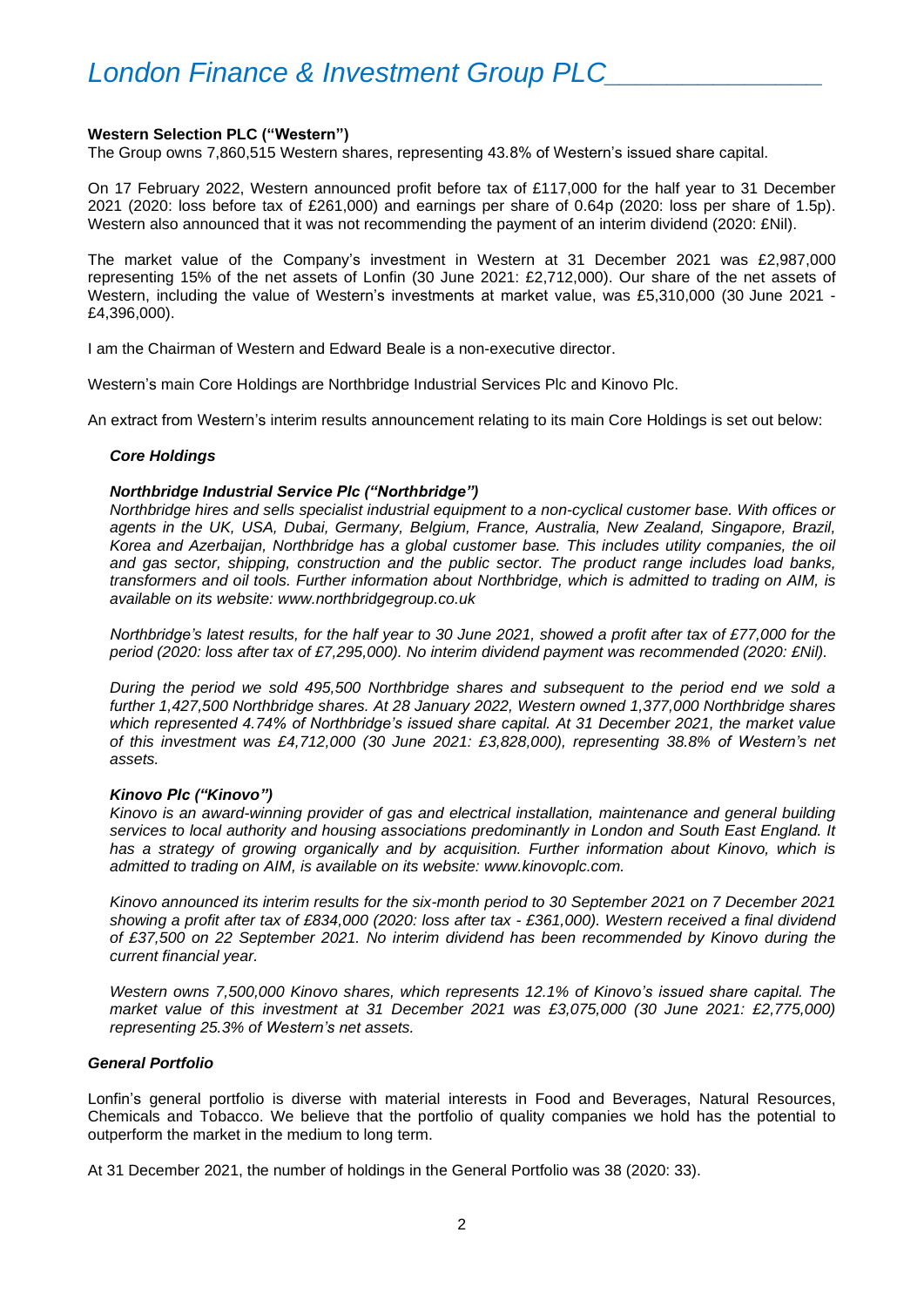The Company repaid the full amount owed under its loan facility and therefore had unused borrowing facilities of £1,900,000 at 31 December 2021 which can be drawn on to fund additional investment.

### *Outlook*

We expect to see a rotation out of growth and tech stocks and into value stocks which should benefit our portfolio positioning. We remain exposed to general market movements and the overall direction of the market in the short term remains unclear. We are ungeared and have the opportunity to take advantage of any weaknesses in the share prices of quality international stocks.

Accordingly, the Board remains cautious at this time and shall continue to monitor equity and currency markets for potential future volatility that has the potential to impact further on the value of our investments.

The Board has declared an interim dividend of 0.55p per share (2020: 0.55p).

18 February 2022

**D.C. MARSHALL** *Chairman*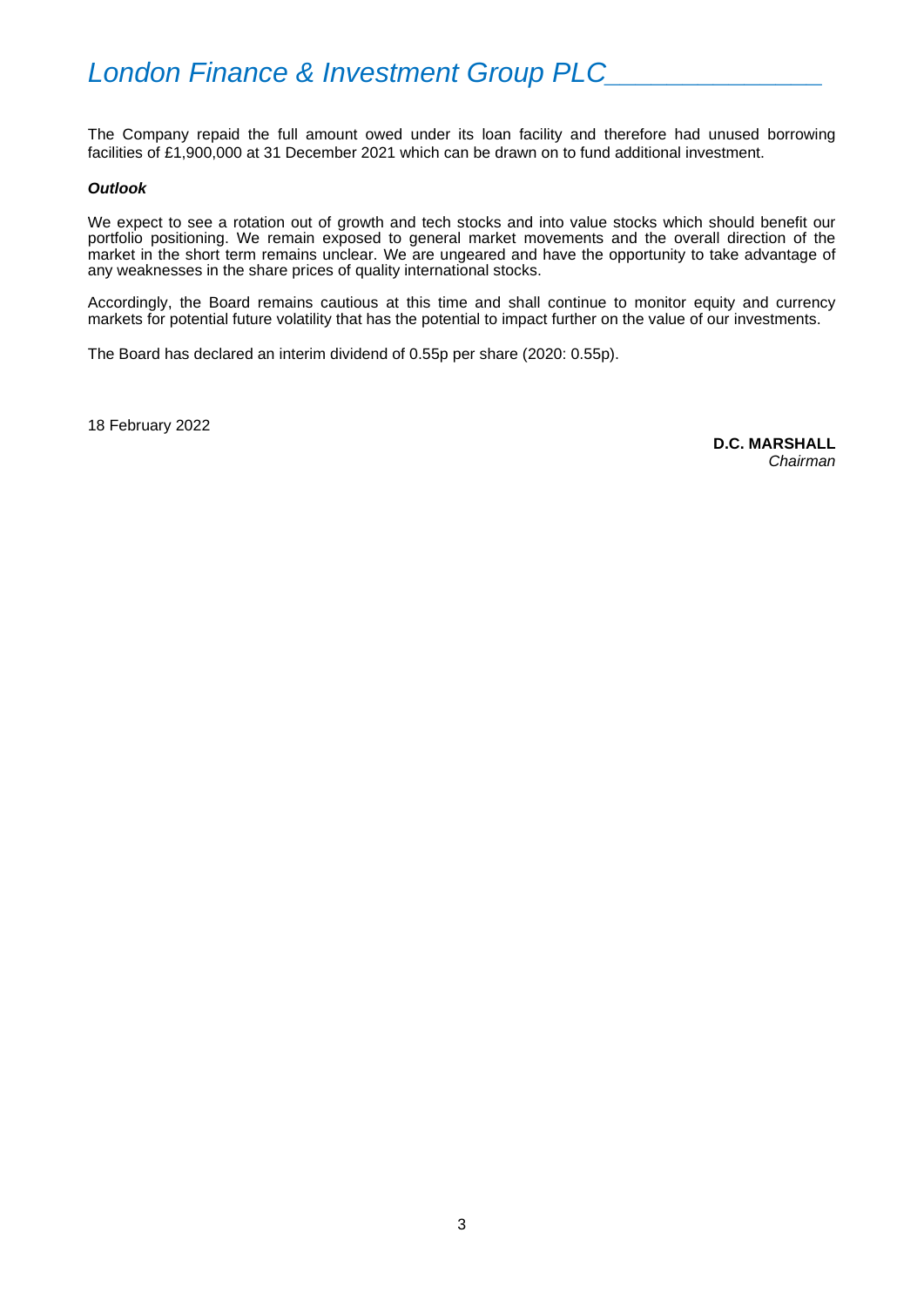### **Interim Dividend**

The Board recommends an interim gross dividend of 0.55p per share (11.25620 SA cents) (2020: 0.55p) which will be paid on Thursday 24 March 2022 to those members registered at the close of business on Friday 11 March 2022 (SA and UK). Shareholders on the South African register will receive their dividend in SA Rand converted from sterling at the closing rate of exchange on Monday 14 February 2022, being GBP 1  $=$  SA Rand 20.4658.

JSE Disclosure Requirements

In respect of the normal gross cash dividend, and in terms of the South African Tax Act, the following dividend tax ruling only applies to those shareholders who are registered on the South African register on Friday, 11 March 2021. All other shareholders are exempt.

- The number of shares in issue now and as at the interim dividend declaration date is 31,207,479;
- The interim gross dividend is 11.25620 SA cents;
- The interim net dividend is 9.00496 SA cents;
- The dividend has been declared from income reserves, which funds are sourced from the Company's main bank account in London and is regarded as a foreign dividend by South African shareholders; and
- The Company's UK Income Tax reference number is 948/L32120.

**Dividend dates:**

| Last day to trade (SA)        | Tuesday 8 March 2022   |
|-------------------------------|------------------------|
| Shares trade ex-dividend (SA) | Wednesday 9 March 2022 |
| Shares trade ex-dividend (UK) | Thursday 10 March 2022 |
| Record date (SA and UK)       | Friday 11 March 2022   |
| Dividend Payment date         | Thursday 24 March 2022 |

The JSE Listing Requirements require disclosure of additional information in relation to any dividend payments.

Shareholders registered on the South African register are advised that the dividend withholding tax will be withheld from the gross final dividend amount of 11.25620 SA cents per share at a rate of 20% unless a shareholder qualifies for an exemption; shareholders registered on the South African register who do not qualify for an exemption will therefore receive a net dividend of 9.00496 SA cents per share. The dividend withholding tax and the information contained in this paragraph is only of direct application to shareholders registered on the South African register, who should direct any questions about the application of the dividend withholding tax to Computershare Investor Services (Pty) Limited in South Africa. Tel: +27 11 370 5000.

Share certificates may not be de-materialised or re-materialised between Wednesday 9 March 2021 and Friday 11 March 2021, both dates inclusive. Shares may not be transferred between the registers in London and South Africa during this period either.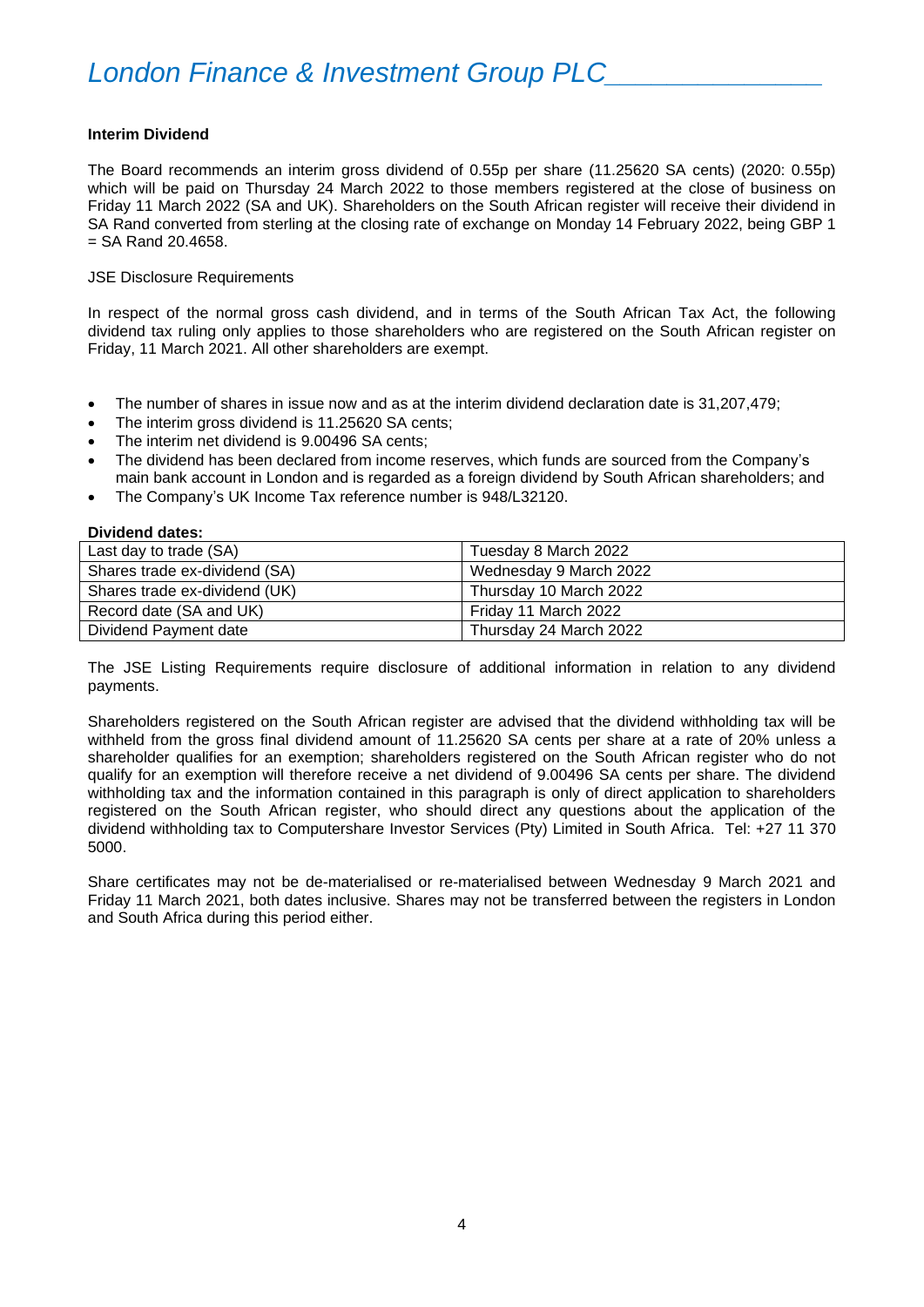### **Statement of Directors' responsibility**

The Directors confirm that, to the best of their knowledge:

- the unaudited interim results for the six months ended 31 December 2021, have been prepared in accordance with IAS 34, 'Interim financial reporting', as adopted by the EU; and
- the Interim Statement includes a fair review of the information required by DTR 4.2.7R and DTR 4.2.8R of the Disclosure and Transparency Rules.

Neither this Interim Statement nor any future interim statements of the Company will be posted to shareholders. The Interim Statement is available as follows:

- on the Company's website at www.city-group.com/london-finance-investment-group-plc/; and
- by writing to City Group PLC, the Company Secretary, at 1 Ely Place, London EC1N 6RY

This announcement contains information that was previously classified as inside information for the purposes of the UK Market Abuse Regulation. Upon the publication of this announcement, this information is considered to be in the public domain.

The directors of the Company accept responsibility for the contents of this announcement.

For further information, please contact:

### **London Finance & Investment Group PLC**

+44(0) 20 7796 9060

JSE Sponsor to the Company:

### **Questco Corporate Advisory Proprietary Limited**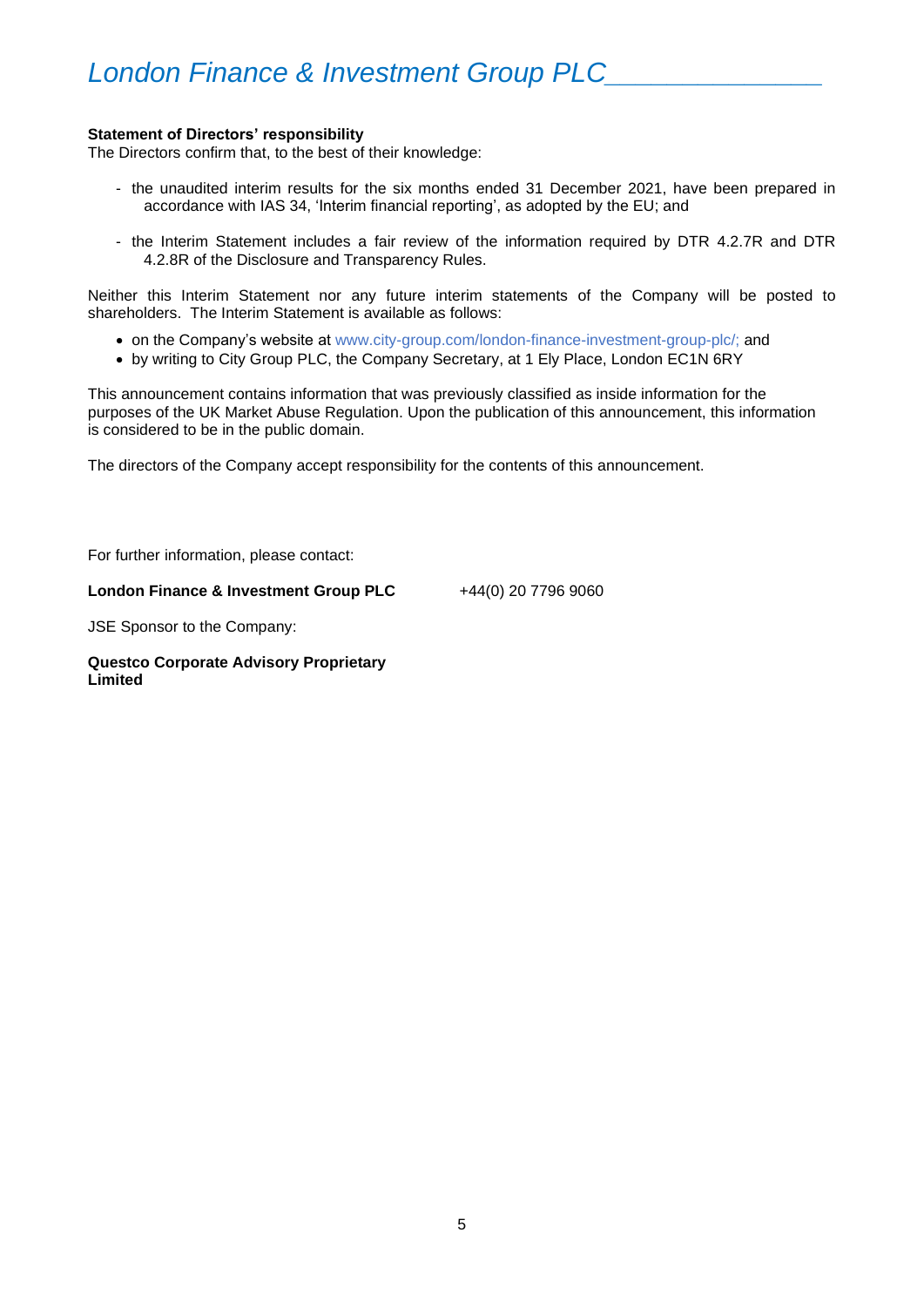## **Condensed Consolidated Statement of Total Comprehensive Income**

 $\overline{1}$ 

|                                                                              |              |                 |             | Year              |
|------------------------------------------------------------------------------|--------------|-----------------|-------------|-------------------|
|                                                                              | <b>Notes</b> | Half year ended |             | Ended             |
|                                                                              |              |                 | 31 December | 30 June           |
|                                                                              |              | 2021            | 2020        | 2021              |
|                                                                              |              | £000            | £000        | £000              |
| <b>Operating Income</b><br>Dividends receivable                              |              | 290             | 119         | 326               |
| Rental and other income                                                      |              | 75              | 75          | 154               |
| (Loss)/Profit on sales of General Portfolio investments                      | 6            | (97)            | 61          | 245               |
| Management service fees                                                      |              | 169             | 159         | 304               |
|                                                                              |              | 437             | 414         | 1,029             |
| <b>Administrative expenses</b>                                               |              |                 |             |                   |
| Investment operations                                                        |              | (223)           | (203)       | (392)             |
| Management services                                                          |              | (192)           | (196)       | (412)             |
| Total administrative expenses                                                |              | (415)           | (399)       | (804)             |
| <b>Operating profit</b>                                                      |              | 22              | 15          | 225               |
|                                                                              |              |                 |             |                   |
| Unrealised changes in the carrying value of General<br>Portfolio investments | 6            | 543             | 855         | 1,651             |
| Other income                                                                 |              |                 |             | 36                |
| Interest payable                                                             |              | (4)             | (22)        | (39)              |
| <b>Profit before taxation</b>                                                |              | 561             | 848         | 1,873             |
| Tax expense                                                                  |              | (159)           | (167)       | (337)             |
| <b>Profit after taxation</b>                                                 |              | 402             | 681         | 1,536             |
| Non-controlling interest                                                     |              | (23)            | (12)        | (26)              |
| Profit attributable to shareholders                                          |              | 379             | 669         | 1,510             |
| Other comprehensive income -                                                 |              |                 |             |                   |
| Profit on sales of Strategic Investments                                     |              | 38              |             |                   |
| Unrealised changes in the carrying value of Strategic                        |              |                 |             |                   |
| Investments                                                                  |              | 658             | 1,020       | 1,911             |
| Corporation tax expense on these items                                       |              | (51)            |             |                   |
| Total other comprehensive income                                             |              | 645             | 1,020       | 1,911             |
| Total comprehensive income attributable to                                   |              |                 |             |                   |
| shareholders                                                                 |              | 1,024           | 1,689       | 3,421             |
| Basic, Diluted and Headline earnings per share                               |              | 1.2p            | 2.1p        | 4.8p              |
|                                                                              |              |                 |             |                   |
| <b>Interim dividend</b>                                                      |              | 0.55p           | 0.55p       | 0.55p             |
| Final dividend                                                               |              |                 |             | 0.60 <sub>p</sub> |
| Total in respect of the period                                               |              | 0.55p           | 0.55p       | 1.15p             |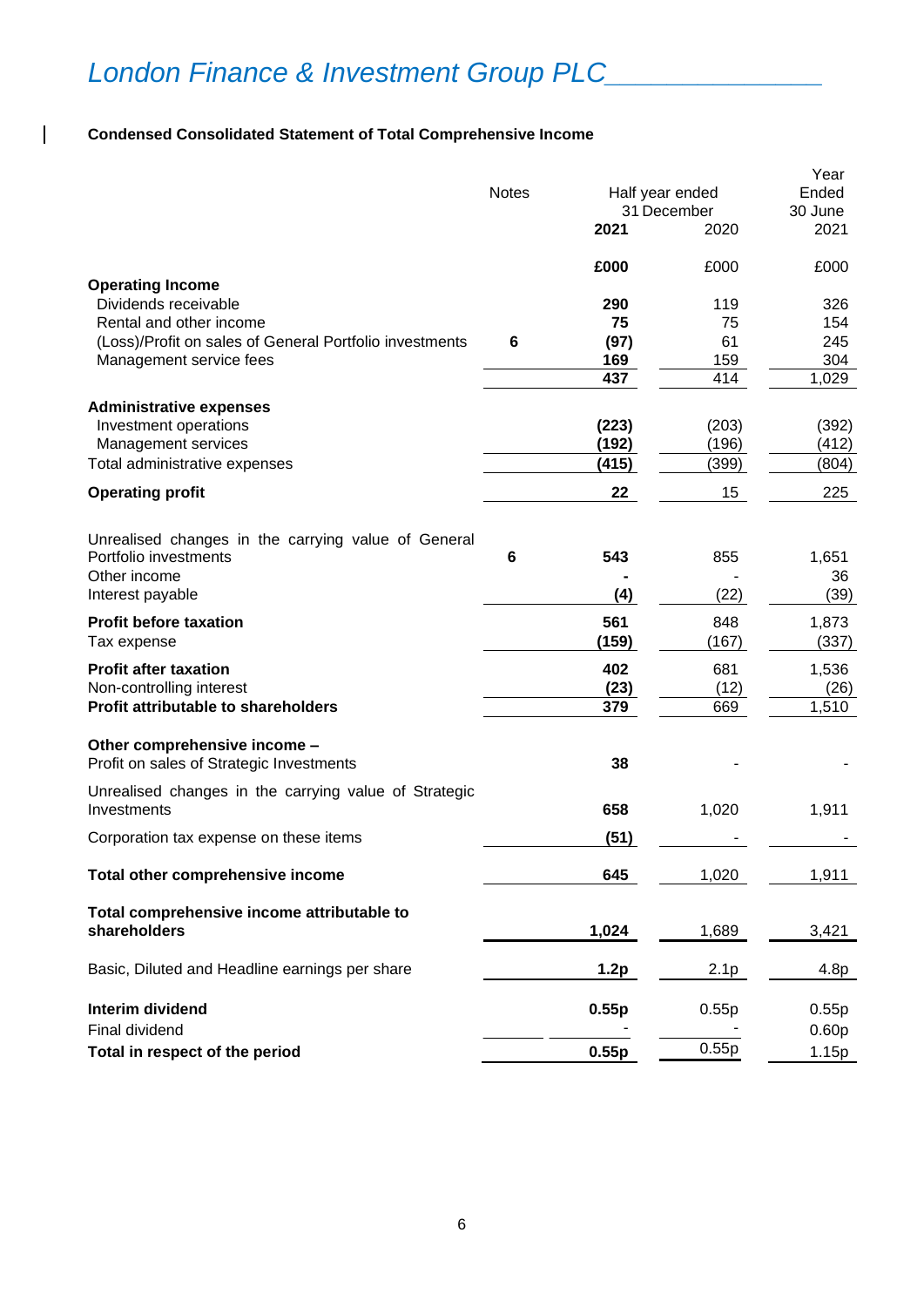## **Condensed Consolidated Statement of Changes in Shareholders' Equity**

|                                                                                                                               | Ordinary<br><b>Share</b><br><b>Capital</b> | <b>Share</b><br><b>Premium</b><br><b>Account</b> | <b>Unrealised</b><br><b>Profits and</b><br>Losses on<br><b>Investments</b> | Share of<br><b>Retained</b><br>profits and<br>losses of<br><b>Subsidiaries</b> | <b>Retained</b><br><b>Realised</b><br>Profits &<br><b>Losses</b> | <b>Total</b> | Non-<br>Controlling<br><b>Interests</b> | Total<br><b>Equity</b> |
|-------------------------------------------------------------------------------------------------------------------------------|--------------------------------------------|--------------------------------------------------|----------------------------------------------------------------------------|--------------------------------------------------------------------------------|------------------------------------------------------------------|--------------|-----------------------------------------|------------------------|
|                                                                                                                               | £000                                       | £000                                             | £000                                                                       | £000                                                                           | £000                                                             | £000         | £000                                    | £000                   |
| ended<br>31<br><b>Dec</b><br>Period<br>2021                                                                                   |                                            |                                                  |                                                                            |                                                                                |                                                                  |              |                                         |                        |
| Balances at 1 July 2021                                                                                                       | 1,560                                      | 2,320                                            | 4,530                                                                      | 4,734                                                                          | 5,749                                                            | 18,893       | 129                                     | 19,022                 |
| Profit for the Period                                                                                                         |                                            |                                                  | (253)                                                                      | 142                                                                            | 490                                                              | 379          | 23                                      | 402                    |
| <b>Other Comprehensive</b><br>Income                                                                                          |                                            |                                                  | 658                                                                        | (13)                                                                           |                                                                  | 645          |                                         | 645                    |
| Transfer of gain on<br>disposal of investments at<br>fair value through other<br>comprehensive income to<br>retained earnings |                                            |                                                  | (942)                                                                      | 942                                                                            |                                                                  |              |                                         |                        |
| Total comprehensive<br>income                                                                                                 |                                            |                                                  | (537)                                                                      | 1,071                                                                          | 490                                                              | 1,024        | 23                                      | 1,047                  |
| Dividends paid to<br>shareholders                                                                                             |                                            |                                                  |                                                                            |                                                                                | (187)                                                            | (187)        | $\blacksquare$                          | (187)                  |
| <b>Balances at 31 Dec 2021</b>                                                                                                | 1,560                                      | 2,320                                            | 3,993                                                                      | 5,805                                                                          | 6,052                                                            | 19,730       | 152                                     | 19,882                 |

|                                                                  | Ordinary<br>Share<br>Capital | Share<br>Premium<br>Account | Unrealised<br>Profits and<br>Losses on<br>Investments | Share of<br>Retained<br>profits and<br>losses of<br><b>Subsidiaries</b> | Retained<br>Realised<br>Profits &<br>Losses | Total  | Non-<br>Controlling<br>Interests | Total<br>Equity |
|------------------------------------------------------------------|------------------------------|-----------------------------|-------------------------------------------------------|-------------------------------------------------------------------------|---------------------------------------------|--------|----------------------------------|-----------------|
|                                                                  | £000                         | £000                        | £000                                                  | £000                                                                    | £000                                        | £000   | £000                             | £000            |
| ended 31<br><b>Period</b><br><b>Dec</b><br>2020                  |                              |                             |                                                       |                                                                         |                                             |        |                                  |                 |
| Balances at 1 July 2020                                          | 1,560                        | 2,320                       | 1,708                                                 | 4,712                                                                   | 5,498                                       | 15,798 | 103                              | 15,901          |
| Profit for the Period                                            |                              |                             | 492                                                   | 10                                                                      | 167                                         | 669    | 12                               | 681             |
| Other<br>Comprehensive<br>Income                                 |                              |                             | 1,020                                                 |                                                                         | ۰                                           | 1,020  | $\overline{\phantom{a}}$         | 1,020           |
| comprehensive<br>Total<br>income                                 |                              |                             | 1,512                                                 | 10                                                                      | 167                                         | 1,689  | 12                               | 1,701           |
| Dividends paid and total<br>transactions<br>with<br>shareholders |                              |                             |                                                       |                                                                         | (187)                                       | (187)  |                                  | (187)           |
| Balances at 31 Dec 2020                                          |                              |                             |                                                       |                                                                         | 33                                          | 33     |                                  | 33              |
|                                                                  |                              |                             |                                                       |                                                                         |                                             |        |                                  |                 |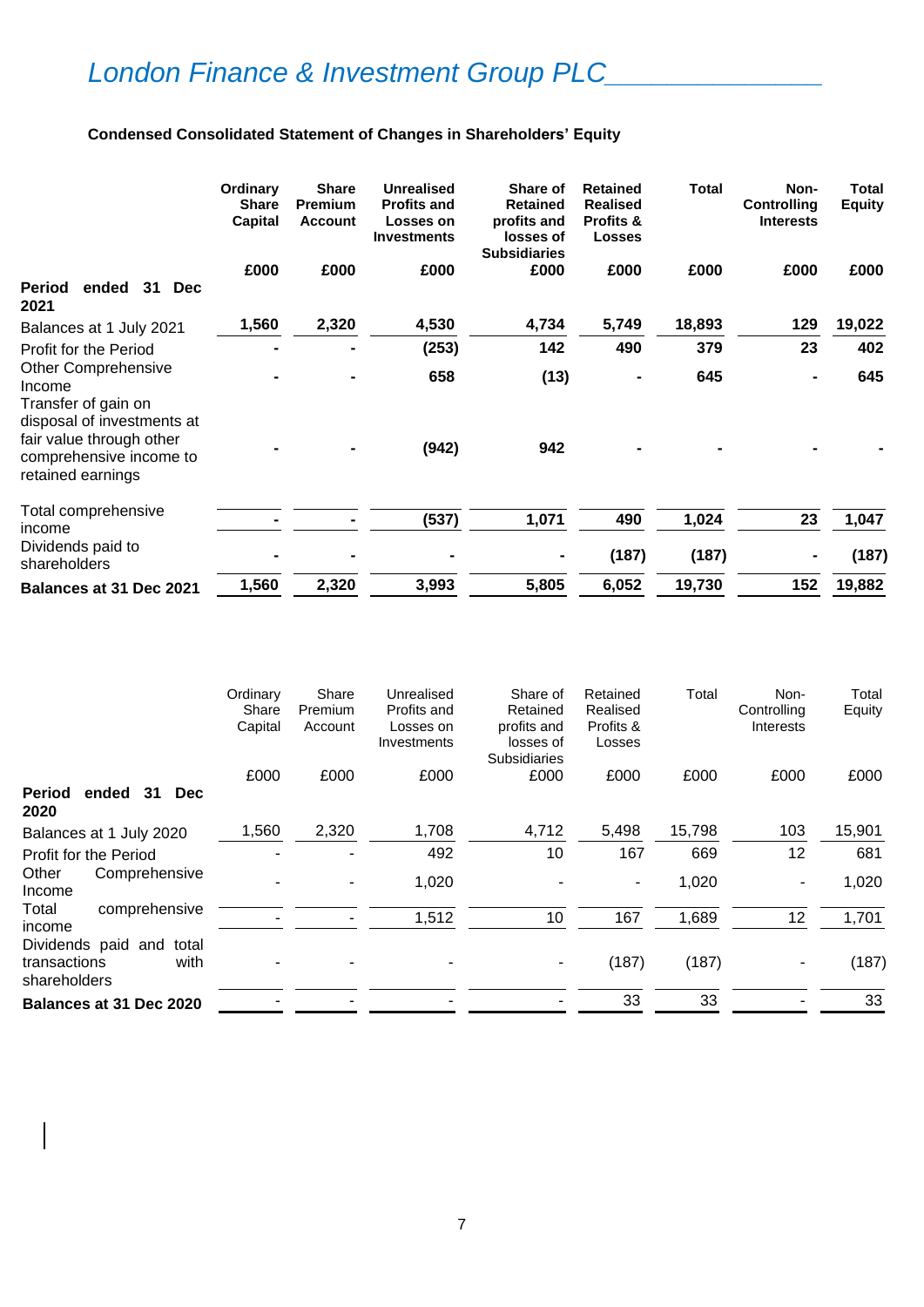### **Condensed Consolidated Statement of Financial Position**

|                                                                                         |              |            | 31 December | 30 June    |
|-----------------------------------------------------------------------------------------|--------------|------------|-------------|------------|
|                                                                                         | <b>Notes</b> | 2021       | 2020        | 2021       |
|                                                                                         |              | £000       | £000        | £000       |
| <b>Non-current assets</b>                                                               |              |            |             |            |
| Property, plant and equipment                                                           |              | 17         | 26          | 22         |
| Right of use of leased offices<br>Investments at fair value through other comprehensive |              | 113        | 481         | 145        |
| income                                                                                  |              | 7,487      | 7,311       | 8,202      |
|                                                                                         |              | 7,617      | 7,818       | 8,369      |
| <b>Current assets</b>                                                                   |              |            |             |            |
| Listed investments at fair value through profit or loss                                 | 6            | 12,849     | 10,898      | 12,081     |
| Trade and other receivables                                                             |              | 183        | 128         | 125        |
| Cash and cash equivalents                                                               |              | 517        | 423         | 309        |
|                                                                                         |              | 13,549     | 11,449      | 12,515     |
| <b>Current liabilities</b>                                                              |              |            |             |            |
| Trade and other payables falling due within one year                                    |              | (141)      | (157)       | (228)      |
| Lease liability                                                                         |              | (70)       | (53)        | (71)       |
| Corporation tax liability                                                               |              | (51)       |             |            |
|                                                                                         |              | (262)      | (210)       | (299)      |
|                                                                                         |              |            |             |            |
| <b>Net Current Assets</b>                                                               |              | 13,287     | 11,239      | 12,216     |
| <b>Non-current liabilities</b>                                                          |              |            |             |            |
| Lease liability                                                                         |              | (73)       | (491)       | (107)      |
| <b>Borrowings</b>                                                                       | 5            |            | (450)       | (650)      |
| Deferred taxation                                                                       |              | (949)      | (668)       | (806)      |
|                                                                                         |              |            |             |            |
| <b>Total Assets less Total Liabilities</b>                                              |              | 19,882     | 17,448      | 19,022     |
| <b>Capital and Reserves</b>                                                             |              |            |             |            |
| Called up share capital                                                                 |              | 1,560      | 1,560       | 1,560      |
| Share premium account                                                                   |              | 2,320      | 2,320       | 2,320      |
| Unrealised profits and losses on investments                                            |              | 3,993      | 3,220       | 4,530      |
| Share of retained profits and losses of subsidiaries                                    |              | 5,805      | 4,722       | 4,734      |
| Company's retained realised profits and losses                                          |              | 6,052      | 5,511       | 5,749      |
| Total Capital and Reserves attributable to owners                                       |              | 19,730     | 17,333      | 18,893     |
| Non-controlling equity interest                                                         |              | 152        | 115         | 129        |
|                                                                                         |              | 19,882     | 17,448      | 19,022     |
| Net assets per share                                                                    |              | 63.2       | 55.5p       | 60.5p      |
| Number of shares in issue                                                               |              | 31,207,479 | 31,207,479  | 31,207,479 |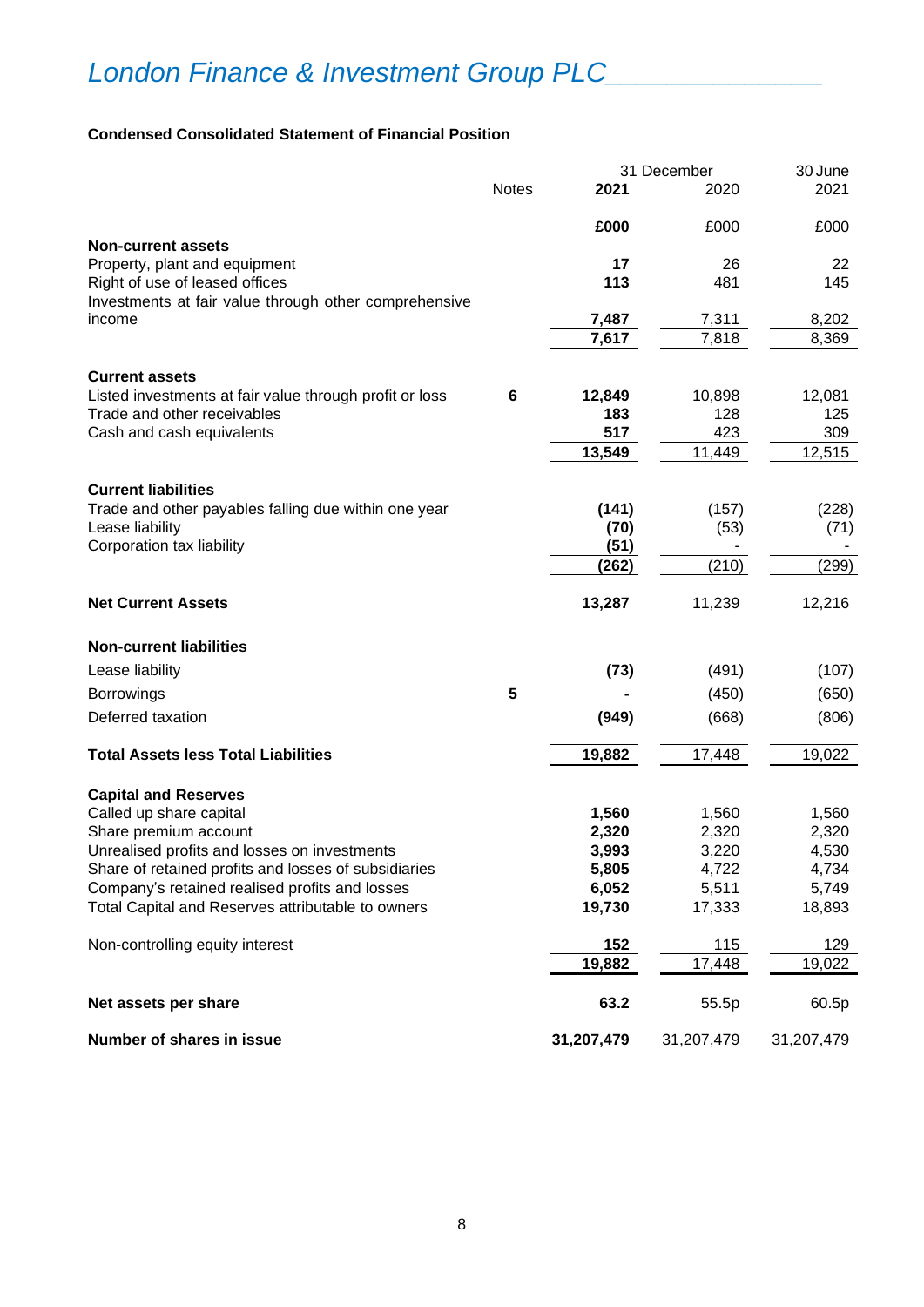### **Condensed Consolidated Statement of Cash Flows**

|                                                                        | Half year ended<br>31 December<br>2021<br>2020 |       | Year<br>ended<br>30 June<br>2021 |  |
|------------------------------------------------------------------------|------------------------------------------------|-------|----------------------------------|--|
|                                                                        | £000                                           | £000  | £000                             |  |
| Cash flows from operating activities                                   |                                                |       |                                  |  |
| Profit before tax                                                      | 561                                            | 848   | 1,873                            |  |
| Adjustments for non-cash items-                                        |                                                |       |                                  |  |
| Finance expense                                                        | 4                                              | 22    | 39                               |  |
| Depreciation charges                                                   | 5                                              | 5     | 10                               |  |
| Depreciation on right of use of asset                                  | 32                                             | 31    | 62                               |  |
| Lease adjustment                                                       |                                                |       | (36)                             |  |
| Unrealised changes in the fair value of General Portfolio              |                                                |       |                                  |  |
| investments                                                            | (543)                                          | (855) | (1,651)                          |  |
| Loss/(Profit) on sales of General Portfolio investments                | 97                                             | (61)  | (245)                            |  |
| (Increase)/Decrease in trade and other receivables                     | (58)                                           | 38    | 41                               |  |
| (Decrease)/Increase in trade and other payables                        | (74)                                           | (67)  | 10                               |  |
| Taxes paid                                                             | (16)                                           | (20)  | (51)                             |  |
| Net cash inflow/(outflow) from operating activities                    | 8                                              | (59)  | 52                               |  |
| Cash flows from investment activity                                    |                                                |       |                                  |  |
| Acquisition of current investments                                     | (1,753)                                        | (856) | (1,706)                          |  |
| Proceeds from disposal of current investments                          | 1,431                                          | 821   | 1,469                            |  |
| Proceeds from disposal of strategic investments                        | 1,411                                          |       |                                  |  |
| Net cash inflow/(outflow) from investment activity                     | 1,089                                          | (35)  | (237)                            |  |
| <b>Cash flows from financing</b>                                       |                                                |       |                                  |  |
| Interest paid                                                          | (12)                                           | (8)   | (19)                             |  |
| Interest paid on lease liabilities                                     | (4)                                            | (14)  | (28)                             |  |
| Repayment of lease liabilities                                         | (36)                                           | (26)  | (52)                             |  |
| Equity dividends paid                                                  | (187)                                          | (187) | (326)                            |  |
| Unclaimed dividends                                                    |                                                | 33    |                                  |  |
| Net (repayment)/drawdown of loan facilities                            | (650)                                          | 450   | 650                              |  |
| Net cash (outflow)/inflow from financing                               | (889)                                          | 248   | 225                              |  |
| Increase in cash and cash equivalents                                  | 208                                            | 154   | 40                               |  |
| Cash and cash equivalents at the<br>beginning<br>of the<br>period/year | 309                                            | 269   | 269                              |  |
| Cash and cash equivalents at end of the period/year                    | 517                                            | 423   | 309                              |  |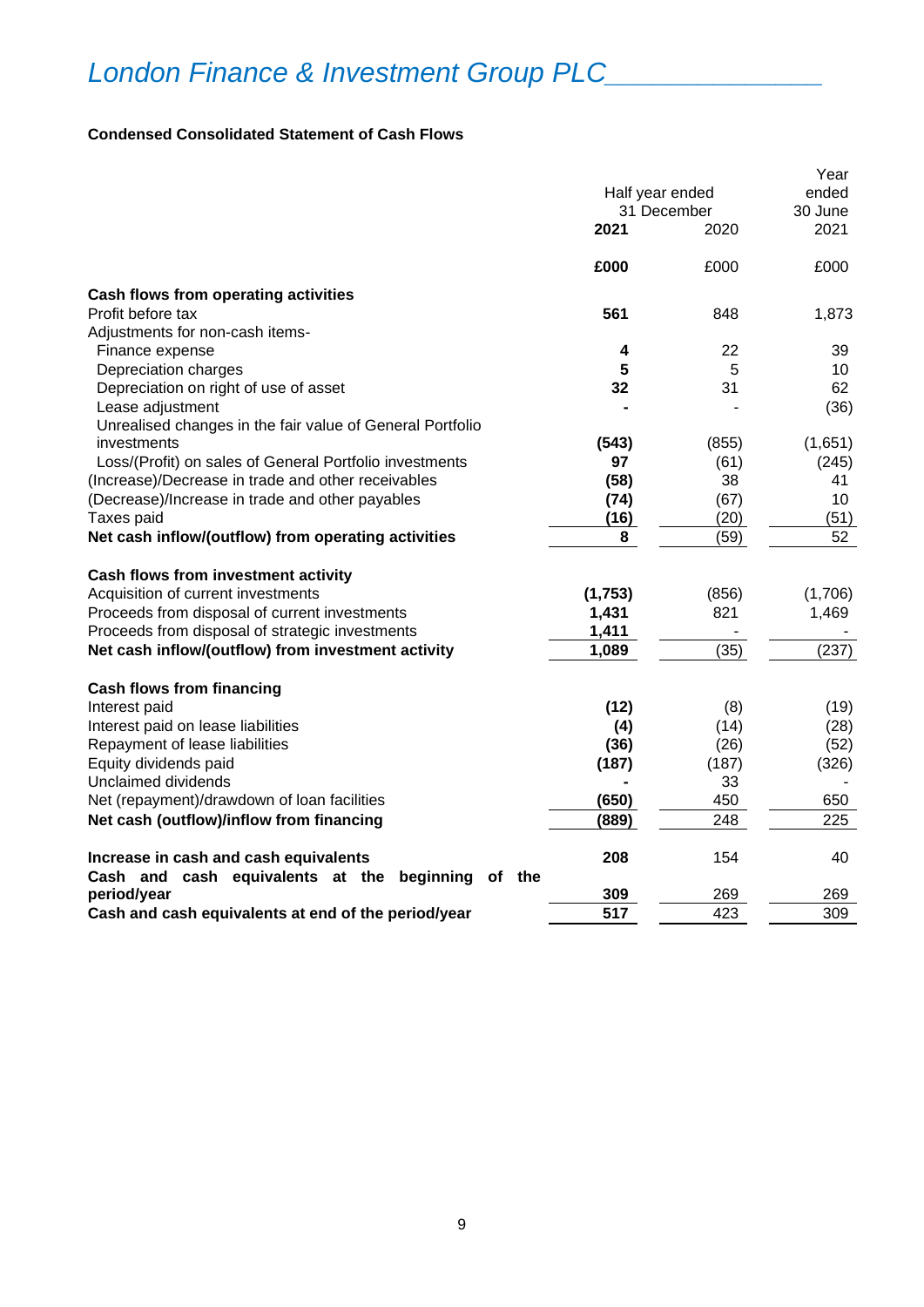### **Notes to the condensed financial statements**

### **1. Basis of preparation**

The results for the half-year are unaudited. The information contained in this report does not constitute statutory accounts within the meaning of the Companies Act 2006. The statutory accounts of the Group for the year ended 30 June 2021 have been reported on by the Company's auditors and have been delivered to the Registrar of Companies. The report of the auditors was unqualified.

This report has been prepared in accordance with the accounting policies contained in the Group's 2021 Annual Report and Accounts and International Financial Reporting Standards, and complies with IAS 34, 'Interim financial reporting' as adopted by the EU. The financial information contained in this report has not been audited or reviewed by the Company's auditors.

The Group has only one operating lease and the right of use of asset and lease liability have been estimated based on 5% discount factor and the cash flow predicted over 5-year lease life. The Income statement has also been affected with additional depreciation and interest charges which replace the rent costs.

### **2. Earnings per share**

Earnings per share are based on the profit on ordinary activities after taxation and non-controlling interests of £379,000 (2020: £669,000) and on 31,207,479 shares (2020: 31,207,479 shares) being the weighted average of number of shares in issue during the period. There are options outstanding over 80,000 shares.

#### Reconciliation of headline earnings

Headline earnings are required to be disclosed by the JSE. Headline earnings per share are based on the profit attributable to the shareholders after tax and non-controlling interests of £379,000 (2020: £669,000) and on 31,207,479 shares (2020: 31,207,479 shares) being the weighted average of number of shares in issue during the period.

### **3. Going Concern**

After making enquiries, the Board is satisfied that the Group will be able to operate within the level of its facilities for the foreseeable future. For this reason, the Board considers it appropriate for the Group to adopt the going concern basis in preparing its financial statements.

### **4. Principal risks and uncertainties**

The principal risks and uncertainties which could impact the Group's long-term performance and its performance over the remaining six months of the financial year are disclosed on pages 8-9 of the Group's 2021 Annual Report and Accounts. The key risks and mitigating activities have not changed from these:

- Stock market volatility, and economic uncertainty;
- Possible volatility of share prices of Strategic Investments and General Portfolio investments;
- Dividend income;
- Ability to make strategic investments; and
- Liquidity of equity investments in strategic investments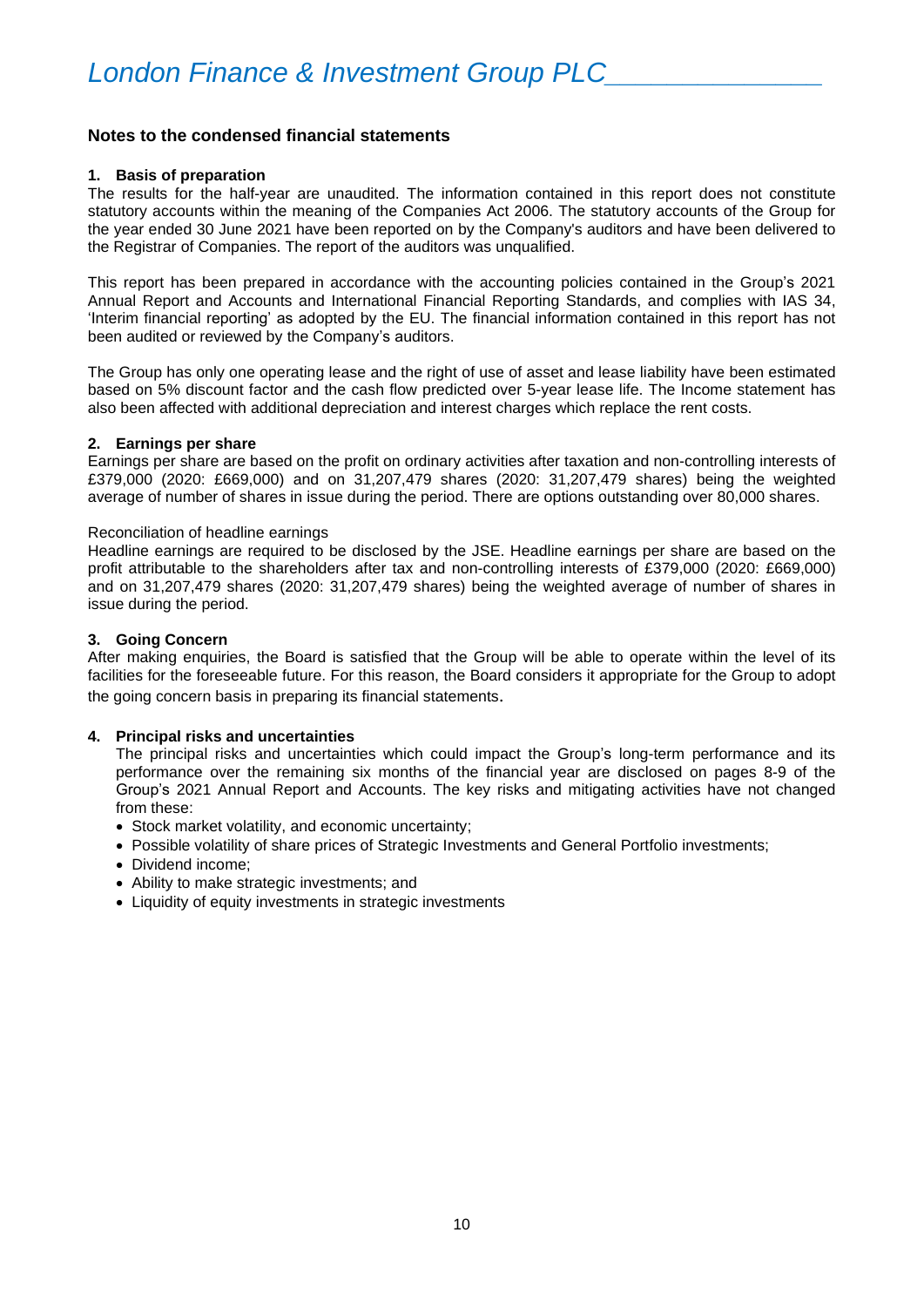### **5. Reconciliation of net cash flow to movement in net debt**

|                               | At start  | Cash        | Non-cash        | At end of     |
|-------------------------------|-----------|-------------|-----------------|---------------|
|                               | of Period | <b>Flow</b> | <b>Movement</b> | <b>Period</b> |
| Half year ended               | £000      | £000        | £000            | £000          |
| 31 December 2021              |           |             |                 |               |
| Cash at bank                  | 309       | 208         |                 | 517           |
| <b>Borrowings</b>             | (650)     | 650         |                 |               |
| Lease liability               | (178)     | 40          | (5)             | (143)         |
| Net cash and cash equivalents | (519)     | 898         | (5)             | 374           |
| 31 December 2020              |           |             |                 |               |
| Cash at bank                  | 269       | 154         |                 | 423           |
| <b>Borrowings</b>             |           | (450)       |                 | (450)         |
| Lease liability               | (571)     | 40          | (13)            | (544)         |
| Net cash and cash equivalents | (302)     | (256)       | (13)            | (571)         |
| 30 June 2021                  |           |             |                 |               |
| Cash at bank                  | 269       | 40          |                 | 309           |
| <b>Borrowings</b>             |           | (650)       |                 | (650)         |
| Lease liability               | (571)     | 80          | 313             | (178)         |
| Net cash and cash equivalents | (302)     | (530)       | 313             | (519)         |

## **6. Listed investments at fair value through profit and loss ("General Portfolio")**

|                                                               | Half year ended<br>31 December |        | Year ended<br>30 June |
|---------------------------------------------------------------|--------------------------------|--------|-----------------------|
|                                                               | 2021                           | 2020   | 2021                  |
|                                                               | £000                           | £000   | £000                  |
| Cost                                                          | 6,975                          | 6,038  | 6,038                 |
| Opening unrealised gains                                      | 5,106                          | 3,910  | 3,910                 |
| <b>Balance brought forward</b>                                | 12,081                         | 9,948  | 9,948                 |
| Purchases                                                     | 1.753                          | 856    | 1.706                 |
| Sales proceeds                                                | (1, 431)                       | (821)  | (1,469)               |
| Realised gain on disposal                                     | 556                            | 277    | 700                   |
| Net unrealised gains transferred to realised gain on disposal | (653)                          | (216)  | (455)                 |
| Unrealised fair value gains in the period                     | 543                            | 855    | 1,651                 |
| <b>Balance carried forward</b>                                | 12,849                         | 10,898 | 12,081                |